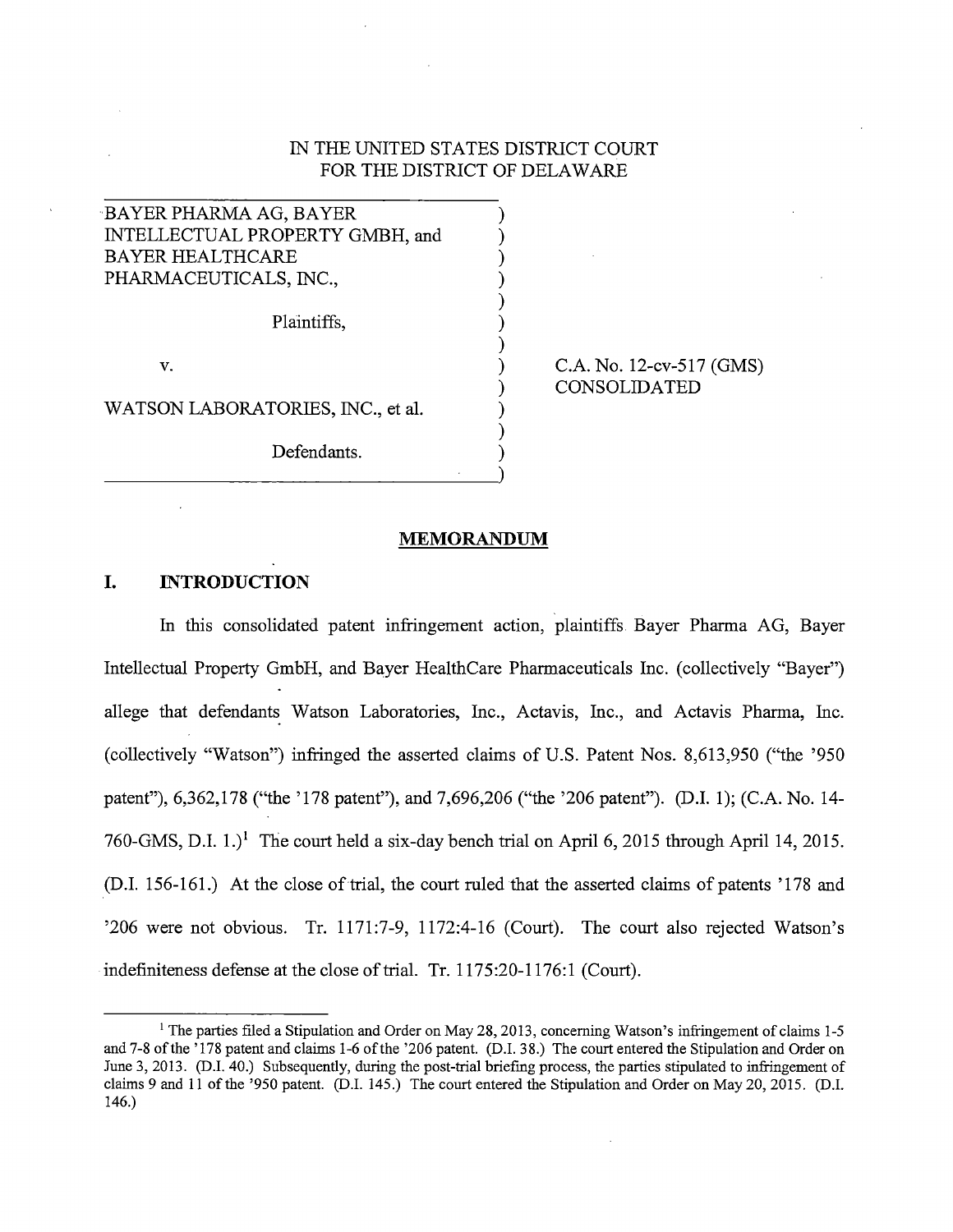Presently before the court are Bayer's post-trial proposed findings of fact and conclusions of law concerning validity of the asserted claims of the '178 patent and the '206 patent. (D.I. 147.)<sup>2</sup> Pursuant to Federal Rule of Civil Procedure 52(a), and after having considered the entire record in this case and the applicable law, the court concludes that the asserted claims of the '178 and '206 patent are not invalid due to obviousness. The findings of fact and conclusions of law are set forth in further detail below.

**II. FINDINGS OF FACT<sup>3</sup>**

#### A. **The Parties**

1. Plaintiff Bayer Pharma AG is a corporation organized and existing under the laws of the Federal Republic of Germany, with a place of business at Miillerstrasse 178, 13353 Berlin, Germany.

2. . Plaintiff Bayer Intellectual Property GmbH is a corporation organized and existing under the laws of the Federal Republic of Germany, with a place of business at Alfred-Nobel-Strasse 10, 40789 Manheim, Germany.

3. Plaintiff Bayer HealthCare Pharmaceuticals Inc. is a corporation organized and existing under the laws of the State of Delaware, with a place of business at 6 West Belt, Wayne, New Jersey.

4. - Defendant Watson Laboratories, Inc. is a corporation organized and existing under the laws of the State of Nevada, having a place of business at Morris Corporate Center III, 400 Interpace Parkway, Parsippany, NJ 07054. Watson Laboratories, Inc. is a wholly-owned subsidiary of Actavis, Inc.

5. · Defendant Actavis, Inc. is a Nevada corporation having a place of business at Morris Corporate Center III, 400 Interpace Parkway, Parsippany, NJ 07054.

<sup>&</sup>lt;sup>2</sup> At the close of trial, the court invited Bayer's post-trial proposed findings of fact and conclusions of law concerning validity of the asserted claims of the '178 patent and the '206 patent, but did not invite Watson to submit post-trial briefing on this issue. Tr. 1178:39:52-1179:40:27 (court).

<sup>&</sup>lt;sup>3</sup> Prior to trial, the parties submitted an exhibit of uncontested facts in conjunction with their Pretrial Order. (D.I. 133, Ex. 1.) The court takes most of its findings of fact from the parties' uncontested facts. Where necessary, the court has overruled objections to the inclusion of these facts. The court has also reordered and renumbered some paragraphs, corrected some spelling and formatting errors, and made minor edits for the purpose of concision and clarity that it does not believe alters the meaning of the paragraphs from the Pretrial Order. Otherwise, any differences between this section and the parties' statement of uncontested facts are unintentional.

The court's findings of fact with respect to matters that were the subject of dispute between the parties are included in the Discussion and Conclusions of Law section of this opinion, preceded by the phrase "the court finds" or "the court concludes."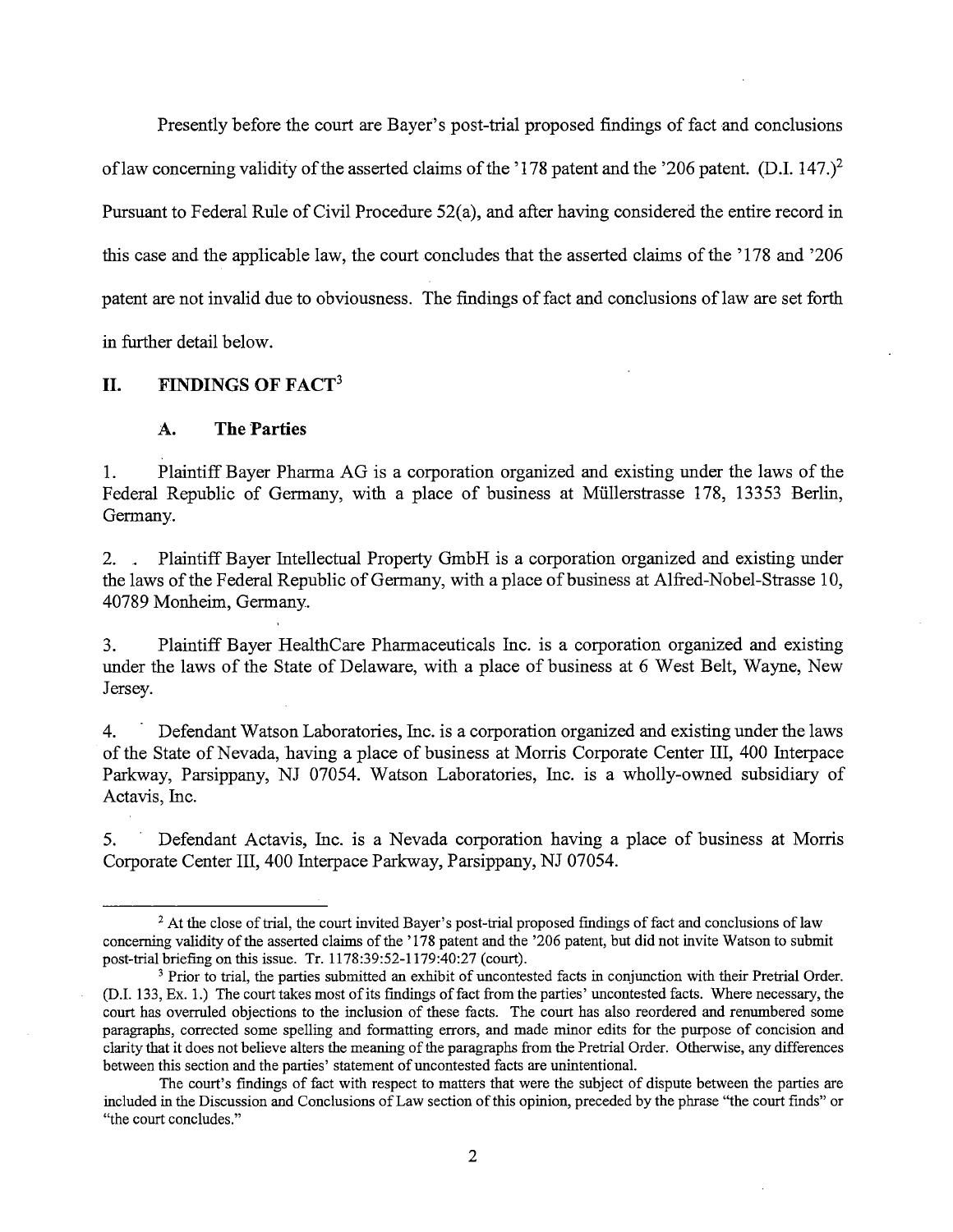6. Defendant Actavis Pharma, Inc. is a Delaware corporation having a place of business at Morris Corporate Center III, 400 Interpace Parkway, Parsippany, NJ 07054.

7. The court has subject matter jurisdiction, as well as personal jurisdiction over all parties.

# B. The Patents-in-Suit

8. United States Patent No. 6,362,178 (''the '178 patent"), entitled "2-Phenyl Substituted Imidazotriazinones as Phosphodiesterase Inhibitors," naming Ulrich Niewohner, Mazen Es-Sayed, Helmut Haning, Thomas Schenke, Karl-Heinz Schlemmer, Jörg Keldenich, Erwin Bischoff, Elisabeth Perzbom, Klaus Dembowsky, Peter Semo, and Marc Nowakowski as inventors, issued on March 26, 2002. The '178 patent claims priority to a German patent application that was filed on November 12, 1997.

9. United States Patent No. 7,696,206 ("the '206 patent"), entitled "2-Phenyl Substituted Imidazotriazinones as Phosphodiesterase Inhibitors," naming Ulrich Niewohner, Maria Niewohner (as legal representative), Mazen Es-Sayed, Helmut Haning, Thomas Schenke, Karl-Heinz Schlemmer, Jörg Keldenich, Erwin Bischoff, Elisabeth Perzborn, Klaus Dembowsky, Peter Serno, .and Marc Nowakowski as inventors, issued on April 13, 2010. The application that matured into the '206 patent was filed on September 29, 2009 and is a continuation through several other intermediate patent applications of Application No. 091554, 162, which matured into the '178 patent.

10. Bayer Intellectual Property GmbH is the assignee of the '178 and '206 patents.

11. The '178 and '206 patent are listed in the Approved Drug Products with Therapeutic Equivalence Evaluations ("Orange Book") at the U.S. Food and Drug Administration ("FDA") in connection with STAXYN® and LEVITRA®.

# C. Bayer and STAXYN®

12. On June 17, 2010, Bayer HealthCare Pharmaceuticals, Inc. received approval from the FDA to market vardenafil hydrochloride orally disintegrating tablets, 10 mg, under the trade name STAXYN® for the treatment of erectile dysfunction.

13. Bayer has asserted claims 1-5 and 7-8 of the '178 patent, and claims 1-6 of the '206 patent. These claims cover, among other things, the compound vardenafil hydrochloride trihydrate. Vardenafil hydrochloride trihydrate is the active ingredient in LEVITRA® and STAXYN®.

# D. ANDA No. 203689 Submitted by Watson

14. Watson submitted an Abbreviated New Drug Application ("ANDA") No. 203689 to the FDA under § 505(j) of the Federal Food, Drug and Cosmetic Act (21 U.S.C. § 355(j)) seeking approval to sell a generic version of STAXYN®, vardenafil hydrochloride orally disintegrating tablets, 10 mg, prior to the expiration of the '178 and '206 patents.

15. Watson sent Bayer a letter dated March 12, 2012 ("First Paragraph IV Notice Letter"), stating that Watson had submitted an Abbreviated New Drug Application ("ANDA") No. 203689 to the FDA under§ 505(j) of the Federal Food, Drug and Cosmetic Act (21 U.S.C. § 355(j)) seeking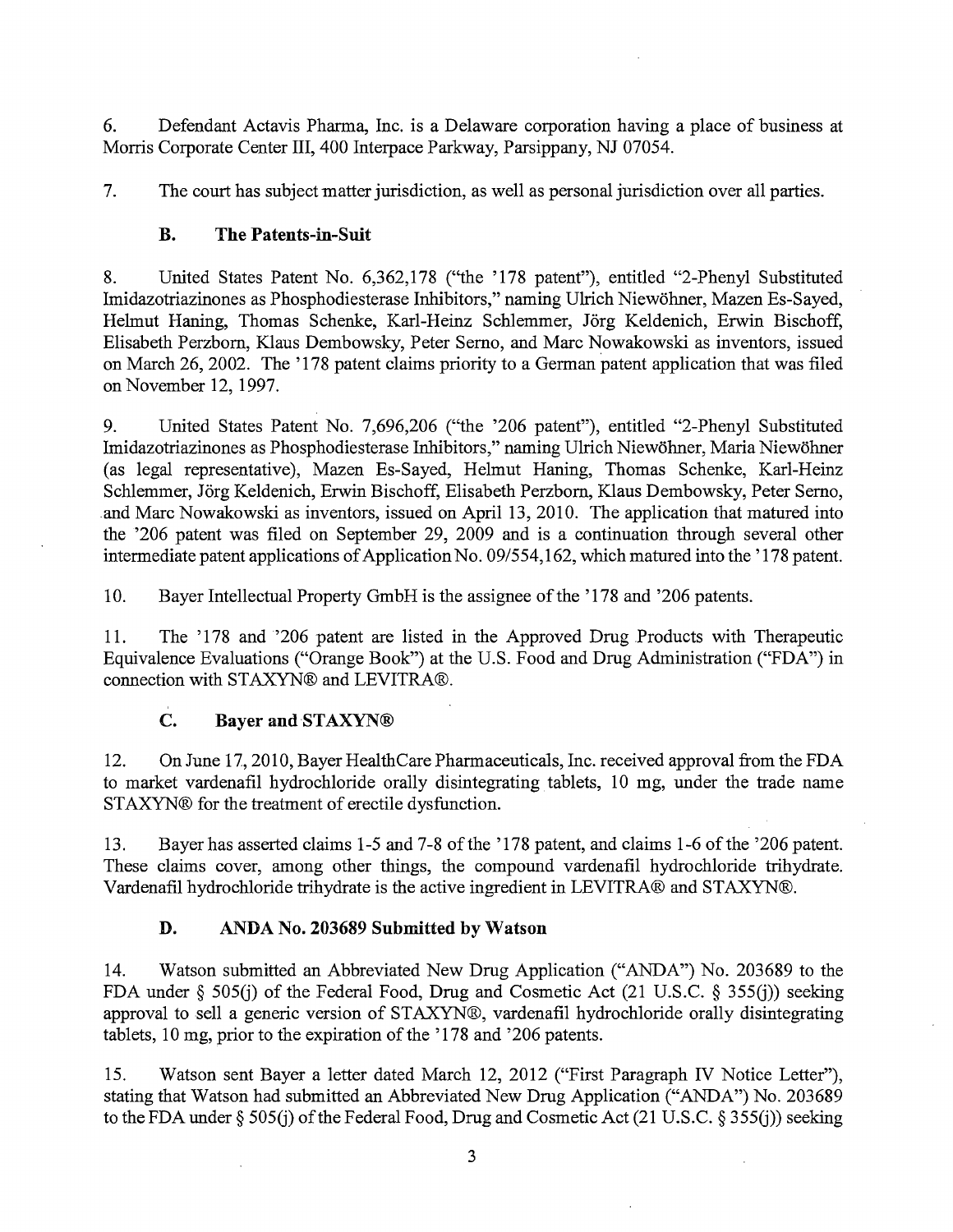approval to engage in the commercial manufacture, use, and sale of vardenafil hydrochloride orally disintegrating tablets, 10 mg, prior to the expiration of the '178 and '206 patents. Watson's First Paragraph IV Notice Letter stated that the claims of the '178 and '206 patents are invalid, unenforceable and/or will not be infringed by the commercial manufacture, use or sale of the product described in ANDA No. 203689.

16. Bayer brought suit against Watson alleging infringement of the '178 and '206 patents under 35 U.S.C. § 100 et seq., including§ 271(e)(2)(A) on April 25, 2012, within 45 days of receipt of Watson's First Paragraph IV Notice Letter. (D.I. 1.)

17. Subsequently, Watson sent Bayer a letter dated February 6, 2014 ("Second Paragraph IV Notice Letter"), stating that Watson had submitted ANDA No. 203689 to the FDA under  $\S 505(j)$ of the Federal Food, Drug and Cosmetic Act, 21 U.S.C. § 355G), seeking approval to engage in the commercial manufacture, use, and sale of vardenafil hydrochloride orally disintegrating tablets, 10 mg, prior to the expiration of the '950 patent. Watson's Second Paragraph IV Notice Letter stated that the claims of the '950 patent are invalid, unenforceable and/or will not be infringed by the commercial manufacture, use or sale of the product described in ANDA No. 203689.

18. Bayer brought suit against Watson alleging infringement of the '950 patent under 35 U.S.C. § 100 et seq., including§ 271(e)(2)(A) on March 21, 2014, within 45 days of receipt of Watson's Second Paragraph IV Notice Letter.

## **E. Procedural History**

19. On April 25, 2012, Bayer filed a complaint alleging infringement of the '178 and '206 patents by Watson. (D.I. 1.) Watson counterclaimed for declaratory judgment of noninfringement and invalidity of the '178 and '206 patents on June 25, 2012. (D.I. 13.) Watson filed an amended answer and counterclaims on April 5, 2013. (D.I. 31.) Bayer filed an answer to Watson's first amended counterclaims on April 29, 2013. (D.I. 32.)

20. The parties filed a Stipulation and Order on May 28, 2013, stipulating to infringement of claims 1-5 and 7-8 of the '178 patent and claims 1-6 of the '206 patent, provided that the claims are valid and enforceable. (D.I. 38.) The court entered the Stipulation and Order on June 3, 2013. (D.I. 40.)

21. On March 21, 2014, Bayer filed a complaint alleging infringement of the '950 patent by Watson. (C.A. No. 14-760-GMS, D.I. 1.) Watson counterclaimed for declaratory judgment of noninfringement and invalidity of the '950 patent on April 23, 2014. (C.A. No. 14-760-GMS, D.I. 15.) Bayer filed an answer to Watson's counterclaims on May 19, 2014. (C.A. No. 14-760-GMS, D.I. 27.)

22. The actions were consolidated for purposes of trial on August 5, 2014. (D.I. 76). These cases had also been consolidated for purposes of trial with C.A. No. 13-845-GMS, in which Bayer alleged infringement by Par Pharmaceutical, Inc. and Par Pharmaceutical Companies, Inc. (collectively "Par") of the '178 and '206 patents (D.I. 59), and C.A. No. 14-761-GMS, in which Bayer alleged infringement by Par of the '950 patent. (D.I. 76). The actions against Par were dismissed without prejudice in September 2014. (D.I. 82, 83).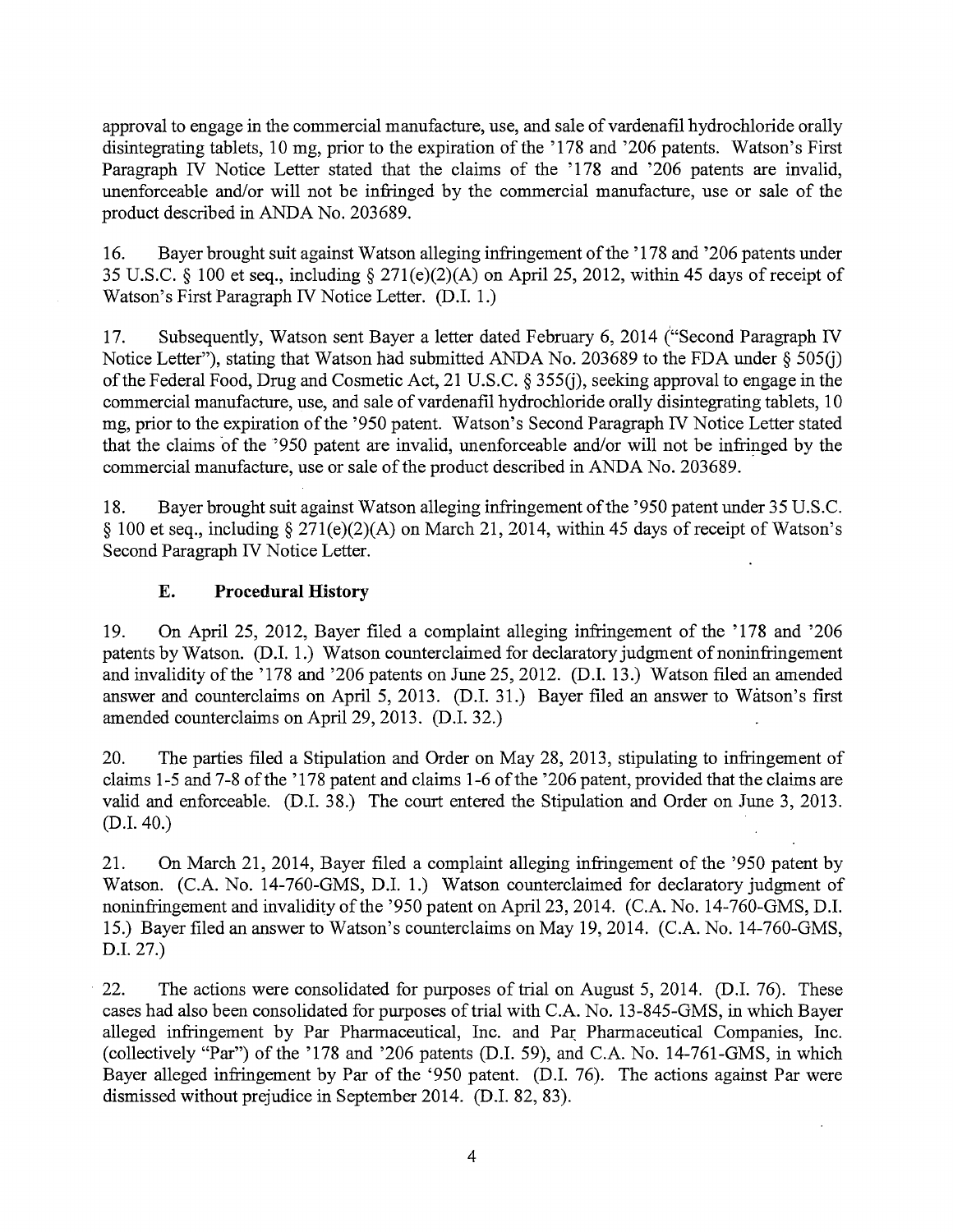23. The court held a six-day bench trial in this matter on April 6 through April 14, 2015. (D.I. 156-161). The court rejected Watson's indefiniteness defense at the close of trial. Tr. 1175:20- 1176: 1 (Court). The court also ruled that the asserted claims of patents '178 and '206 were not obvious. Tr. 1171 :7-9, 1172:4-16 (Court).

24. Subsequently, during the post-trial briefing process, the parties stipulated to infringement of the '950 patent. (D.I. 145.)

25. The court issued a memorandum on April 27, 2016 finding that the asserted claims of the '950 patent are not invalid due to obviousness. (D.I. 172.)

## III. · DISCUSSION AND CONCLUSIONS OF LAW

These consolidated actions arise under the patent laws of the United States, 35 U.S.C. The court has subject matter jurisdiction over this matter pursuant to 28 U.S.C. §§ 1331, 1338, 2201 and 2202. Venue is proper in this court under 28 U.S.C. §§ 1391(b) and (c), and 1400(b). Watson challenges the validity of the '178 and '206 patents as obvious in light of the prior art. After having considered the entire record in this case, the substantial evidence in the record, Bayer's post-trial submission, and the applicable law, the court concludes that Watson has not proven that the asserted claims of the '178 and '206 patents would have been obvious to a person of ordinary skill in the art as of November 12, 1997. The asserted claims of the '178 and '206 patents are valid under 35 U.S.C. § 103. Bayer's Rule 52(c) motion is granted. The court's reasoning follows.

## A. Obviousness

A patent may not be obtained "if the differences between the subject matter sought to be patented and the prior art are such that the subject matter as a whole would have been obvious to a person having ordinary skill in the art." 35 U.S.C.  $\S$  103(a). Obviousness is a question of law that is predicated on several factual inquires. *See Richardson-Vicks v. Upjohn Co.,* 122 F.3d 1476, 1479 (Fed. Cir. 1997). Specifically, the trier of fact is directed to assess four considerations: (1) the scope and content of the prior art; (2) the level of ordinary skill in the art; (3) the differences between the claimed subject matter and the prior art; and (4) secondary considerations of non-obviousness, such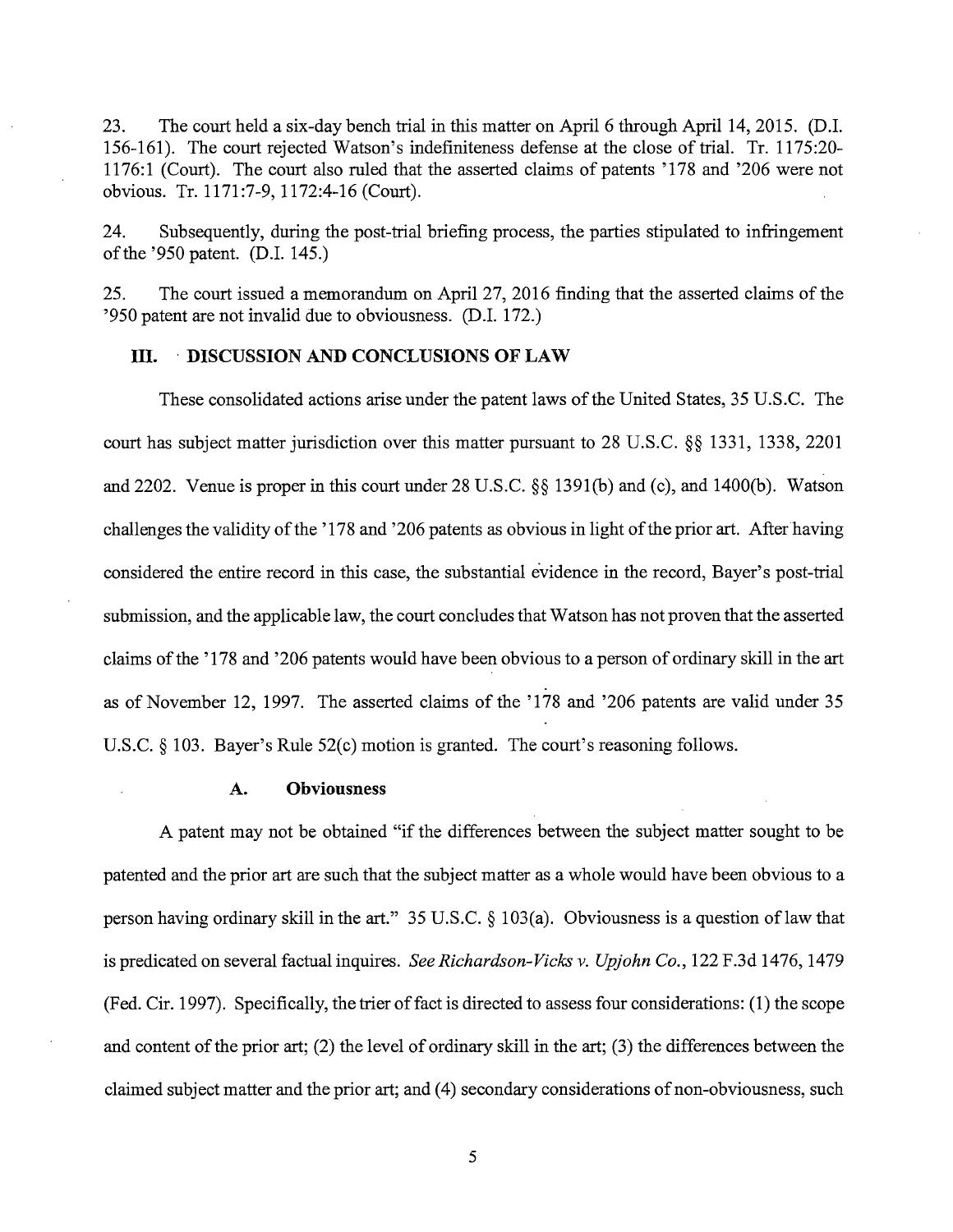as commercial success, long-felt but unsolved need, failure of others, acquiescence of others in the industry that the patent is valid, and unexpected results. *See Graham V; John Deere Co.,* 383 U.S. 1, 17-18 (1966).

A party seeking to challenge the validity of a patent based on obviousness must demonstrate by clear and convincing evidence<sup>4</sup> that the invention described in the patent would have been obvious to a person of ordinary skill in the art at the time the invention was made. "Obviousness does not require absolute predictability of success," but rather requires "a reasonable expectation of success." *Medichem, S.A. v. Rolado, S.L.,* 437 F.3d 1157, 1165 (Fed. Cir. 2006) (quoting *In re O'Farrell,* 853 F.2d 894, 903-04 (Fed. Cir. 1988)). To this end, obviousness "cannot be avoided simply by a showing of some degree of unpredictability in the art so long as there was a reasonable probability of success." *Pfizer, Inc. v. Apotex, Inc.,* 480 F.3d 1348, 1364 (Fed. Cir. 2007).

Moreover, while the Federal Circuit has noted that pharmaceuticals can be an "unpredictable art" to the. extent that results may be unexpected, it also recognizes that evidence of a "finite number of identified, predictable solutions" or alternatives "might support an inference of obviousness." *Eisai Co. Ltd. v. Dr. Reddy's Labs. Ltd.,* 533 F.3d 1353, 1359 (Fed. Cir. 2008) (analyzing and applying the flexible obviousness inquiry announced *inKSRint'l Co. v. Teleflex Inc.,* 550 U.S. 398, 414-16 (2007)). To establish obviousness in cases involving new chemical compounds, the accused infringer must identify a known "lead" compound, a reason for selecting that compound, and "some reason that would have led a chemist to modify a known compound" in a way that leads to the claimed invention. *Bristol-Myers Squibb Co. v. Teva Pharm. USA, Inc.,* 752 F.3d 967, 973 (Fed. Cir. 2014)

<sup>4 &</sup>quot;Clear and convincing evidence is evidence that places in the fact finder 'an abiding conviction that the truth of [the] factual contentions are 'highly probable."' *Alza Corp v. Andrx Pharms., LLC,* 607 F. Supp. 2d 614, 631 (D. Del. 2009) (quoting *Colorado v. New Mexico,* 467 U.S. 310, 316 (1984)).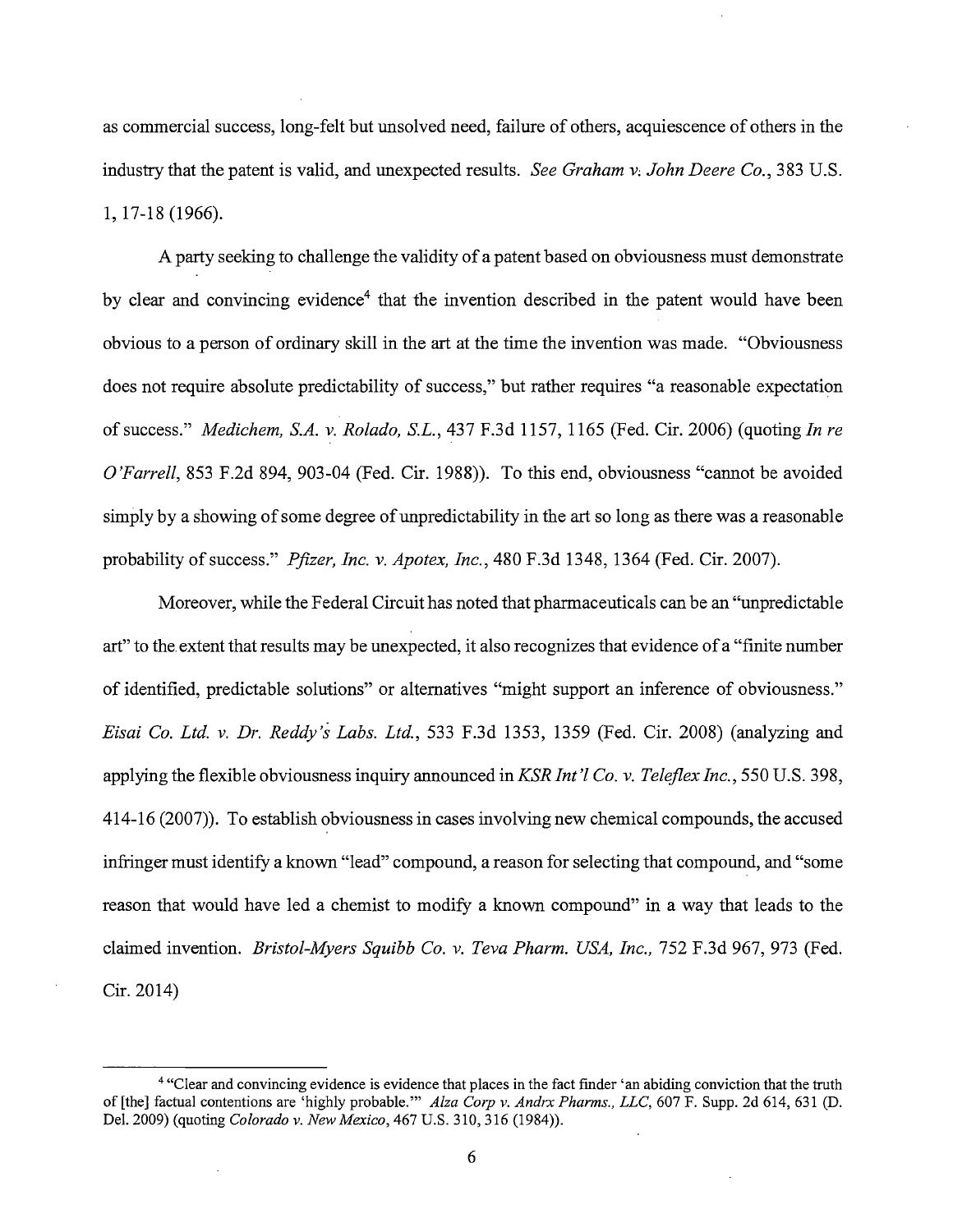## **(1) The Level of Ordinarv Skill in the Art**

A person of ordinary skill in the art with respect to the '178 and '206 patents would be: (1) a clinician who had experience in treating erectile dysfunction ("ED"); (2) a pharmacologist; and (3) a medicinal chemist with a Ph.D. in organic chemistry or medicinal chemistry and several years of postgraduate experience in designing and preparing compounds for medicinal purposes, or equivalent training and experience. With respect to medicinal chemistry issues, the POSA would be generally familiar with, or would spend the time to learn about, literature relating to selective PDE5 inhibitors and the state of the art as of November 12, 1997. The POSA would also be familiar with the in vitro, cell-based, and in vivo assays and tests used to evaluate compounds, including PDE inhibitors, for potency, selectivity, efficacy, toxicity, and clinical uses for which PDE inhibitors had been disclosed.<sup>5</sup>

## **(2) The Scope and Content of the Prior Art and Differences Between the Claimed Subject Matter and the Prior Art**

The court will first consider whether Watson has established a *prima facie* case of obviousness in light of the evidence adduced at trial. Bayer argues that the claimed subject matter was not obvious to a POSA because (1) a POSA would not have selected sildenafil as a lead compound (D.I. 147 at 8-10); and (2) a POSA would not have modified sildenafil in the way the claimed invention requires. (D.I. 147 10-22.) The court addresses each of these arguments in turn.

## **i. A POSA Would Not Have Selected Sildenafil as a Lead Compound**

First, Bayer argues that a POSA would not have considered sildenafil to be an optimal lead compound to use as a starting point in designing a new PDE5 inhibitor. (D.I. 147 at 8-10). The court agrees. As of the priority date, there were about 200 scientists researching PDE5 inhibitors

<sup>&</sup>lt;sup>5</sup> The description of a person of ordinary skill in the art is derived from Dr. Brown's Expert Report. Expert Report of David Brown, Ph.D. at  $\P$  20-22. The parties stipulated to this definition and the court adopted it. (D.I. 138, 139.)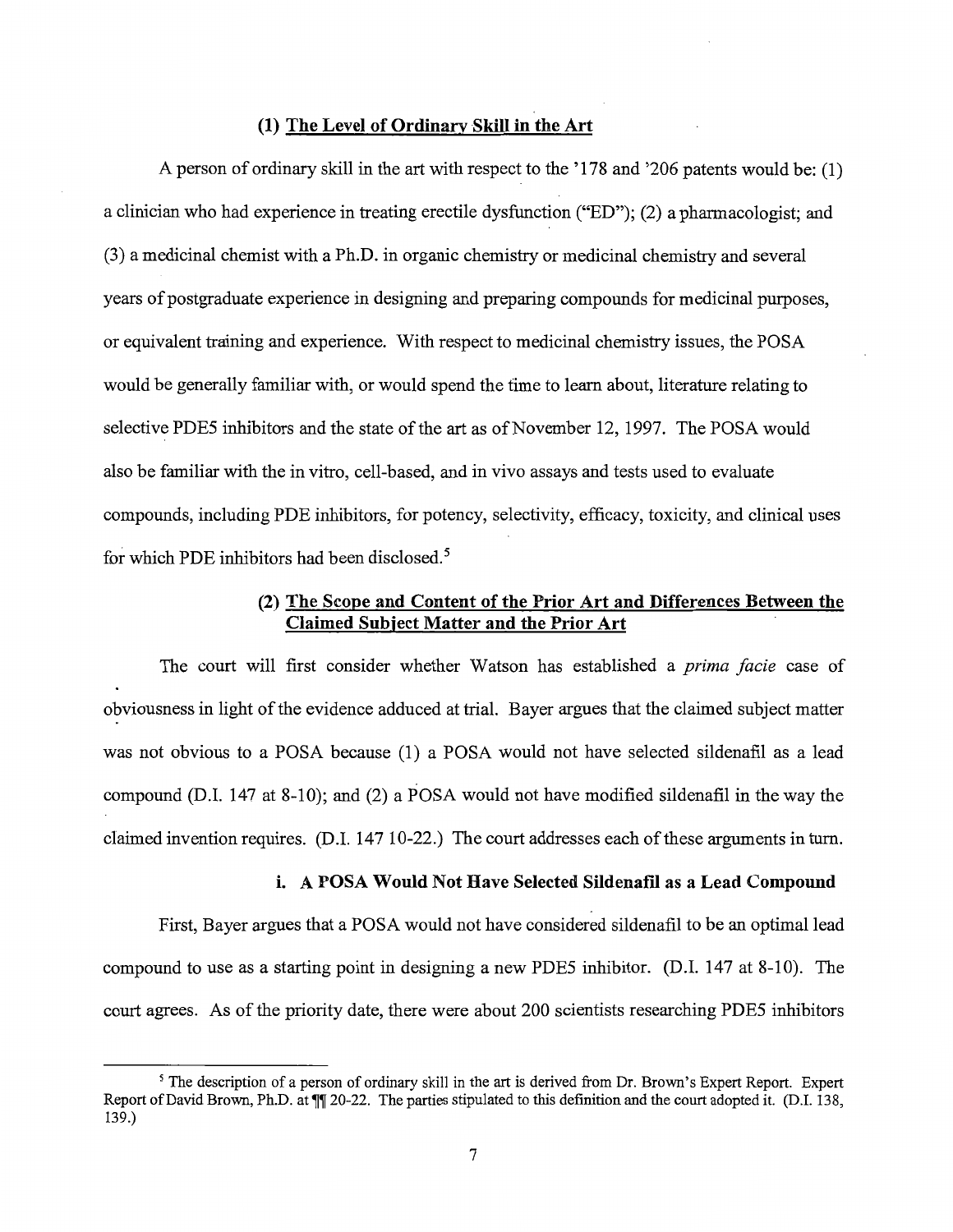in at least eighteen different companies. Tr. 224:16-226:16 (Heathcock). Sildenafil was one of the well-known PDE5 inhibitors, however, as Dr. Donald Maurice testified, a POSA would have expected that the potency and selectivity of sildenafil were lacking compared to other compound leads. Tr. 733:23-734:7 (Maurice). Multiple review papers had been published by November 1997 that discussed the properties of various PDE5 inhibitors, Tr. 529:4-7 (Brown); Tr. 742:22-743:20 (Maurice), but no review paper described sildenafil as a "lead compound." Tr. 743:24-744:3 (Maurice). There were other examples of compounds that were more potent than sildenafil, more selective than sildenafil, or both, such as Eisai's E-4021, Glaxo's DMPPO, "Compound 59'', GF196960, and Sterling Winthrop's Compounds l(b) and 16. Tr. 734:12-744:7 (Maurice) (discussing E-4021 ), 7 44: 8-749:16 (discussing DMPPO), 7 46 :4-749:16 (discussing Compound 59) 749:17-756:6 (discussing GF 196960), 757:22- 759:1 (discussing compounds l(b) and 16)) (Maurice). Thus, as Dr. Maurice testified, sildenafil would have been less desirable than these other compounds. Tr. 720:17-721:6, 722:17-25, 724:12-25 (Maurice). Moreover, according to Dr. Maurice, sildenafil did not have the desirable selectivity for PDE5 versus PDE1. Tr. 727:22-730:13 (Maurice). The lack of selectivity would have concerned a POSA developing an ED treatment. Tr. 728:19-730:13 (Maurice). Thus, a POSA would have understood that sildenafil, when it was invented, was not intended as a therapy for ED. Tr. 726:6-16 (Maurice).

Watson's expert chemist, Dr. Clayton Heathcock, testified that, as of November 12, 1997, a POSA would want to copy sildenafil because it was going to be a success. Tr. 164:2-165:4; 184: 18-185 :8. The court does not find this testimony credible because it is significantly impacted by hindsight bias. While today sildenafil has an established track record for safety and efficacy, this safety profile did not exist as of November 12, 1997. At that time, a POSA would not have been motivated to copy it. Tr. 730:14-732:20 (Maurice). In further support of its obviousness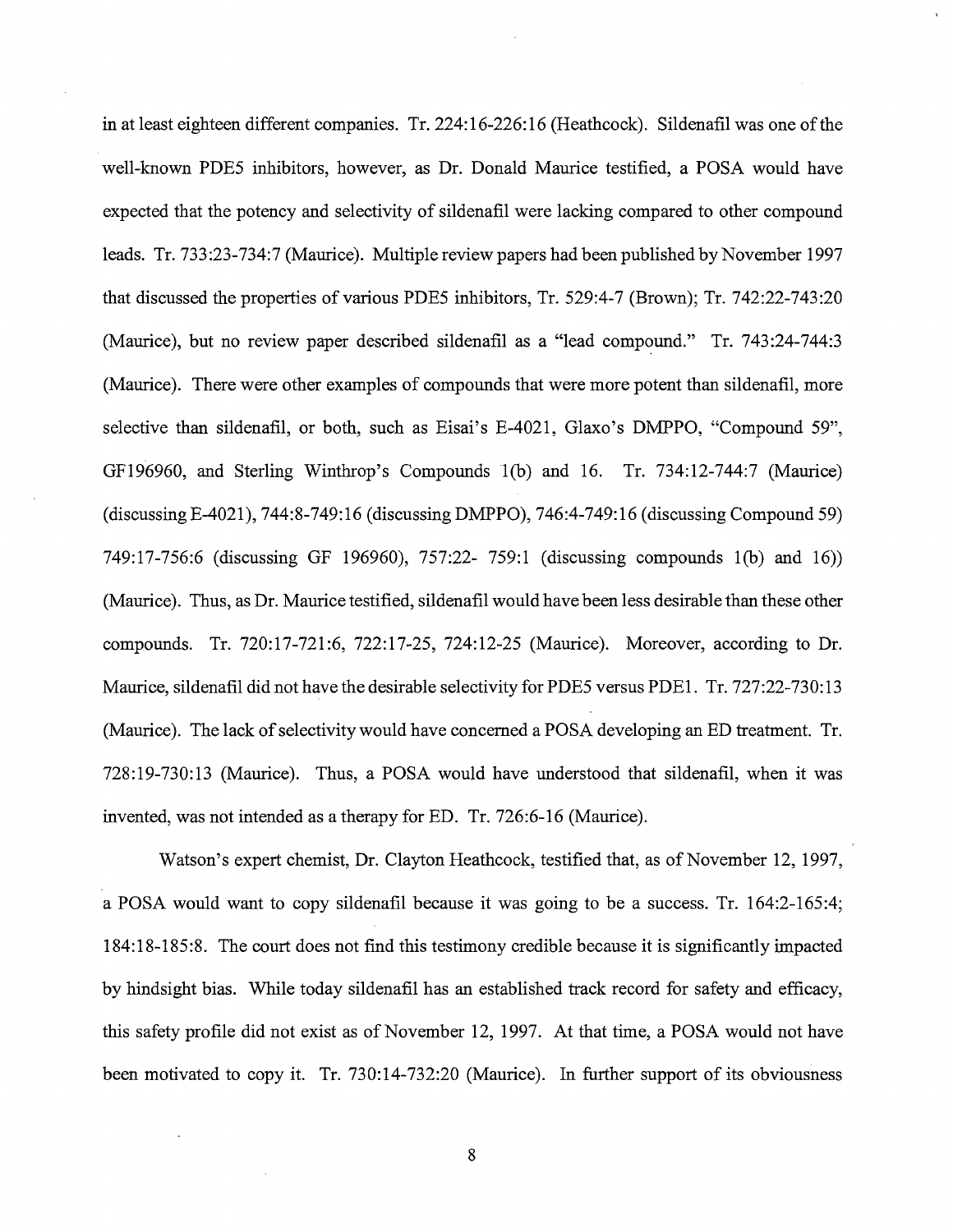argument, Watson points to the structural similarity of vardenafil to sildenafil. The argument does have at least some surface appeal. There are, however, at least two problems: (1) the comparison is offered in a two-dimensional representation; and (2) the two compounds differ with respect to one of the substituents--chemical groups attached at various locations to a molecule's core. Tr. 165:5-14 (Heathcock). Put simply, Watson's evidence does not clearly and convincingly establish that a POSA would have expected the two molecules to bind to PDE5 similarly. Tr. 552:3-10 (Brown).

In conclusion, Watson's argument that the claimed invention would have been obvious to one of ordinary skill in the art depends on impermissible hindsight. *KSR Int'! Co.,* 550 U.S. at 421 (cautioning the trier of fact against "the distortion caused by hindsight bias" and "arguments reliant upon ex post reasoning" in determining obviousness). Watson fails to demonstrate that a POSA would have selected sildenafil as a "lead compound[], or starting point[], for further development efforts." *Otsuka Pharm. Co. v. Sandoz, Inc.,* 678 F.3d 1280, 1291 (Fed. Cir. 2012). *See also Eisai Co. v. Dr. Reddy 's Labs., Ltd.,* 533 F.3d 1353, 1359 (Fed.Cir.2008) *("[P]ost-KSR,* a prima facie case of obviousness for a chemical compound still, in general, begins with the reasoned identification of a lead compound.").

## ii. A POSA Would Not Have Made Vardenafil Hydrochloride Trihydrate

Bayer next contends that even if a POSA selected sildenafil as a lead compound, development of vardenafil was not the result of an obvious path. Specifically, Bayer asserts that there are seven independent choices that would be necessary to make vardenafil hydrochloride trihydrate. (D.I. 147 at 10-22.) The court agrees. The evidence presented at trial supports the conclusion that modifying sildenafil did not involve trying a "finite number of identified, predictable solutions." *Eisai Co. Ltd. v. Dr. Reddy's Labs. Ltd.,* 533 F.3d 1353, 1359 (Fed. Cir.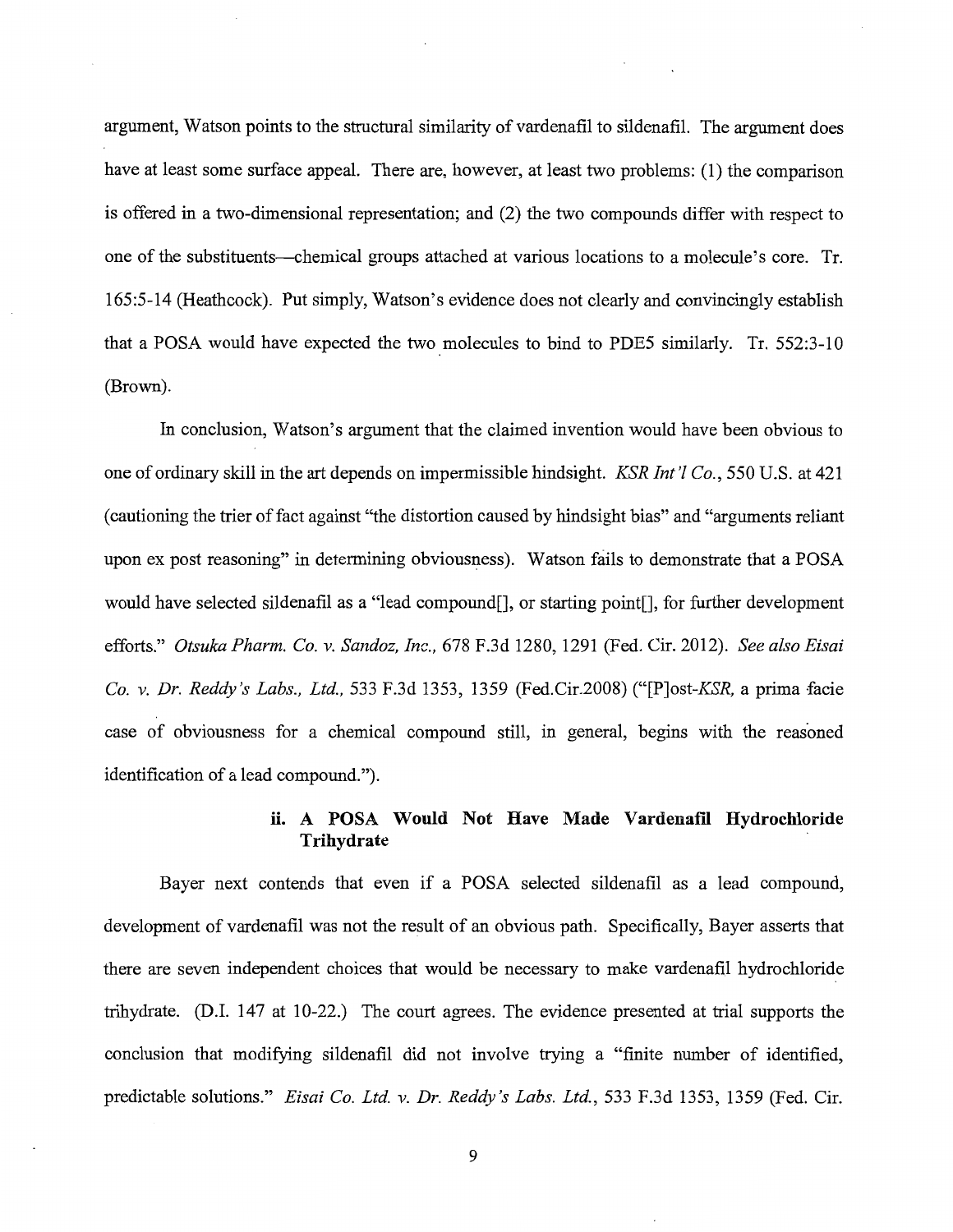2008.) Each layer of decision-making would have required a lengthy research and development process that would not have provided predictable results. *See* Tr. 1173 :31:29-32:37 (court).

Bayer contends that the first decision the POSA would have needed to make would be to modify the core structure of sildenafil (called a "pyrazolopyrimidinone") to the core of vardenafil (called an "imidazotriazinone"). (D.I. 147 at 11.) Dr. Heathcock testified that a POSA would have been motivated to modify the core of the lead compound to arrive at the claimed invention. Tr. 230:22-233:4 (Heathcock). In contrast, Bayer's expert, Dr. David Brown, testified that he had never heard of selecting a lead compound with desirable properties and then changing its core. Tr. 447:16-448:4 (Brown). He further testified that there is no evidence of anyone using such an approach. Tr. 485:10-486:1 (Brown). According to Dr. Brown, a POSA would have considered changes to the core structure to be radical changes that very often have quite dramatic effects on a compound's activity. Tr. 469:9-20, 532:18-23 (Brown). A POSA would have expected that changing the location of atoms on a molecule would produce different opportunities and properties for binding to targets and different charge distribution, which are critical for PDE5 inhibition. Tr. 532:18-538:19 (Brown); PTX-362 at 1820. The scientific literature concerning sildenafil supported this understanding and taught away from changing sildenafil's core. Tr. 461:1-5 (Brown, discussing PTX-362 at 1820). Rather than making radical changes to the activity of sildenafil by changing its core, Bayer argues that the POSA would have focused on changing the substituents of sildenafil to affect potency. Tr. 460:18-461:5, 482:7-486:1 (Brown). The court finds that a POSA would not have selected sildenafil as a lead compound and then modified the core structure. *See Daiichi Sankyo v. Matrix Labs., Ltd.,* 619 F.3d at 1356 (Fed. Cir. 2010) ("[A POSA] would not select the '902 patent compounds as leads only to disregard one of their distinguishing characteristics, specifically their increased lipophilicity at the 4-position"). The court is particularly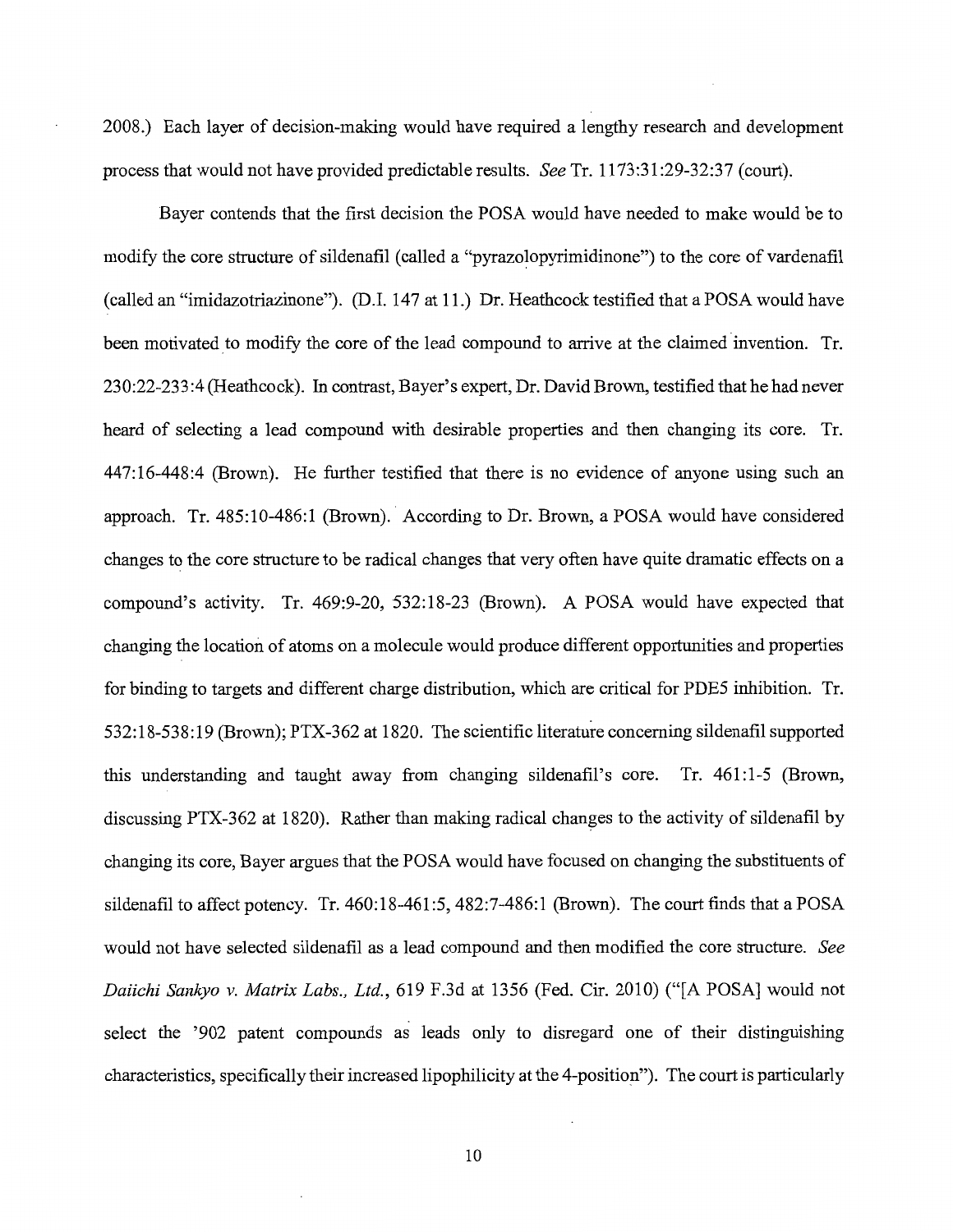persuaded to reach this result because, as Bayer points out, the core of the compound is significant because it confers the binding properties. (D.I. 147 at 30.)

Even if the court were to agree with Watson's assertion that a POSA would be motivated to utilize the core structure of sildenafil, Bayer asserts that in order to arrive at vardenafil hydrochloride trihydrate, a POSA would need to modify the core structure of sildenafil in a way that changed the left-hand, six-membered ring of sildenafil (the "A ring") to the left-hand, sixmembered ring of vardenafil. (D.I. 147 at 14.) The court finds credible Dr. Brown's testimony that the art specifically taught away from this path. Dr. Brown testified that researchers at Sterling Winthrop, Pfizer, Glaxo, and others had made prior art PDE5 inhibitors with different core groups. Tr. 493:20-506:16 (Brown). While these compounds encompassed eleven different core groups, all of the compounds shared the pyrimidinone "A ring." *Id.* (discussing PTX-225, PTX-358, PTX-436). Indeed, Dr. Brown testified: "all the teaching in the art is that the A ring had never been changed until Bayer did so.") Tr. 510:7-14 (Brown). According to Dr. Brown, the conventional wisdom in the art, as reflected in all of the examples of cGMP-mimetic PDE5 inhibitors in the literature, was that the pyrimidinone ring had to be maintained for a mimetic to inhibit PDE5. Tr. 510:2-14 (Brown). The court is persuaded that it would not have been obvious to a POSA to change the pyrimidinone portion of sildenafil's core, a necessary decision to make vardenafil.

Bayer next argues that even if the POSA had a reason to change the pyrimidinone A ring, a POSA would have to modify the core to be the imidazotriazinone core. (D.I. 147 at 17). Dr. Brown testified that there is not a single example in the prior art of a selective PDE5 inhibitor that used an imidazotriazinone core. Tr. 515:13-19, 594:11-17 (Brown). The only prior art compounds with the imidazotriazinone core structure were disclosed in patents by Allen & Hanburys as PDE3 inhibitors and were considered to be toxic. Tr. 205:5-206:1 (Heathcock), Tr. 526: 15-527 :4, 594: 11-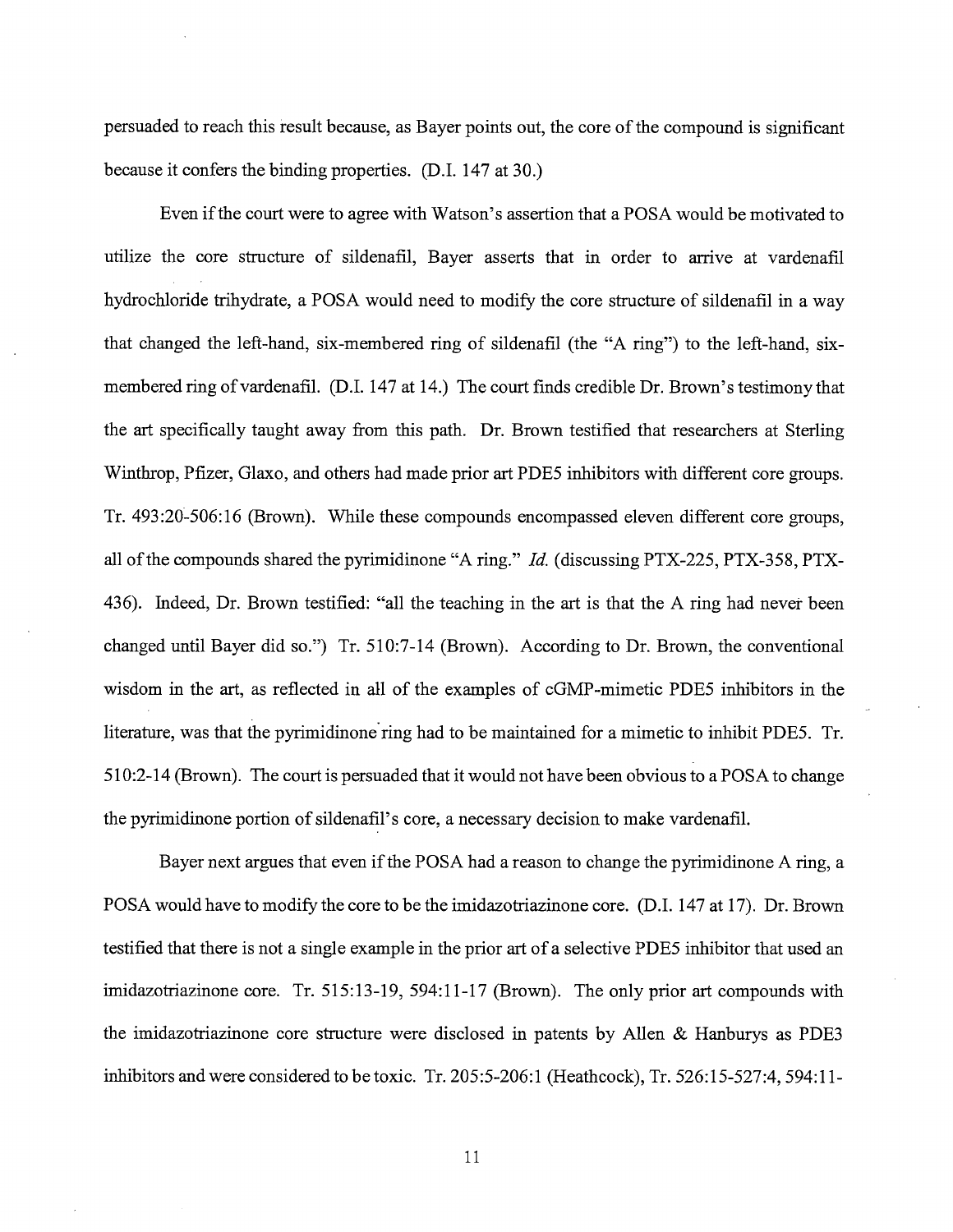17 (Brown). Dr. Brown demonstrated persuasively that the POSA could have used countless other core groups that did not have the negative history of PDE3 inhibition associated with imidazotriazinone. Tr. 506:23-510:6, 512:14-516:3 (Brown). Thus, the prior art effectively taught away from using the core structure of vardenafil in a PDE5 inhibitor for the treatment of erectile dysfunction. Tr. 527:5-11 (Brown).

Finally, Bayer argues that even if the POSA had changed the sildenafil core to the vardenafil core, the POSA would have to change the substituent to methyl-piperazine. (D.1. 147 at 19.) This decision would have required a research program to study the structure-activity relationship for substituents associated with that core in order to determine which were optimal for PDE5 inhibition. Tr. 559:18-561:6, 560:25, 581:17-25 (Brown). The necessary research would involve over six thousand compounds just to consider substituents from prior art PDE5 inhibitors. Tr. 580:22- 581: 16 (Brown). What is more, Bayer asserts that the POSA would have had to change from sildenafil's methyl-piperazine to vardenafil's ethyl-piperazine. (D.I. 147 at 19.) Dr. Brown identified two factors that would discourage a POSA from changing the substituent to an ethylpiperazine: the "lipophilicity" of a molecule—its tendency to dissolve in fat rather than water, Tr. 564:3- 565:3, and molecular weight. Tr. 566:6-12, 568:16-23 (Brown). In addition, Pfizer's patent application concerning the use of various pyrazolopyrimidinone compounds to treat erectile dysfunction does not include ethyl-piperazine 5 '-substituent in any of the ten "especially preferred" compounds nor an ethyl-piperazine 5 '-substituent in any of the "particularly preferred" compounds. Tr. 575:4-9, 575:20- 576:5 (Brown). The court is persuaded that these changes to vardenafil would not have been obvious to a POSA.

According to Bayer, the sixth choice a POSA would need to make to arrive at vardenafil hydrochloride trihydrate would have been to prepare the hydrochloride salt of vardenafil. (D.I. 147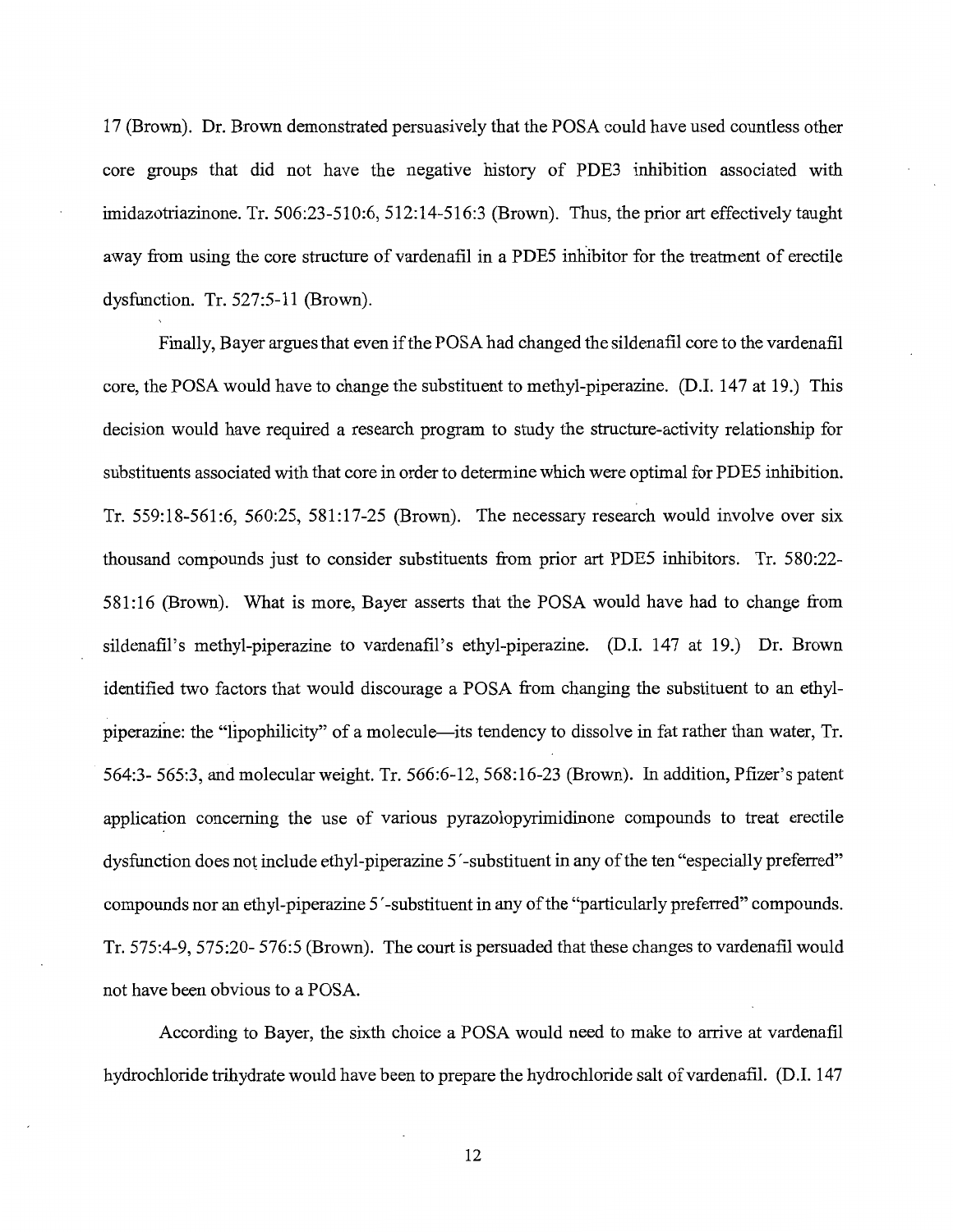at 22.) However, Dr. Brown testified that, at the time, sildenafil was being developed as a citrate salt. Tr. 586:4-7 (Brown). Dr. Heathcock offered no basis to conclude that the POSA would deviate from Pfizer's choice of the citrate salt with sildenafil. Tr. 213:5-15 (Heathcock). Moreover, hydrochloride salt would have been but one option out of between 30 and 50 salt forms that were recognized in the field to be generally regarded as safe. Tr. 586:17-587:2 (Brown). Finally, Bayer argues that a POSA would have to prepare the hydrochloride trihydrate form of vardenafil. (D.I. 147 at 22.) Dr. Heathcock did not affirmatively offer a reason for the POSA to make the trihydrate form. In contrast, Dr. Brown testified that a POSA could not predict which hydrates of a compound would form. Tr. 587:12-19. The court concludes that it would not have been obvious to a POSA to make a hydrochloride trihydrate form of vardenafil.

Obviousness requires "a showing that the prior art would have suggested making the specific molecular modifications necessary to achieve the claimed invention." *Takeda Chem. Indus., Ltd.* v. *Alphapharm Pty., Ltd.,* 492 F.3d 1350, 1356 (Fed. Cir. 2007). Watson failed to establish by clear and convincing evidence that a POSA would have made the many necessary modifications to obtain vardenafil hydrochloride trihydrate. Far from a clear path, a POSA developing the claimed invention would face an array of decisions. For the foregoing reasons, Watson has not met its burden to establish a prima facie case that the '178 or '206 patent is invalid for obviousness.

#### (2) **Secondary Considerations**

Under relevant law, once a *primafacie* case of obviousness has been established, the burden then shifts to the applicant to present evidence of secondary considerations of non-obviousness to overcome *thisprimafacie* showing. *See, e.g., In re Huang,* 100 F.3d 135, 139 (Fed. Cir. 1996). The Supreme Court has made clear that secondary considerations can include, among other things,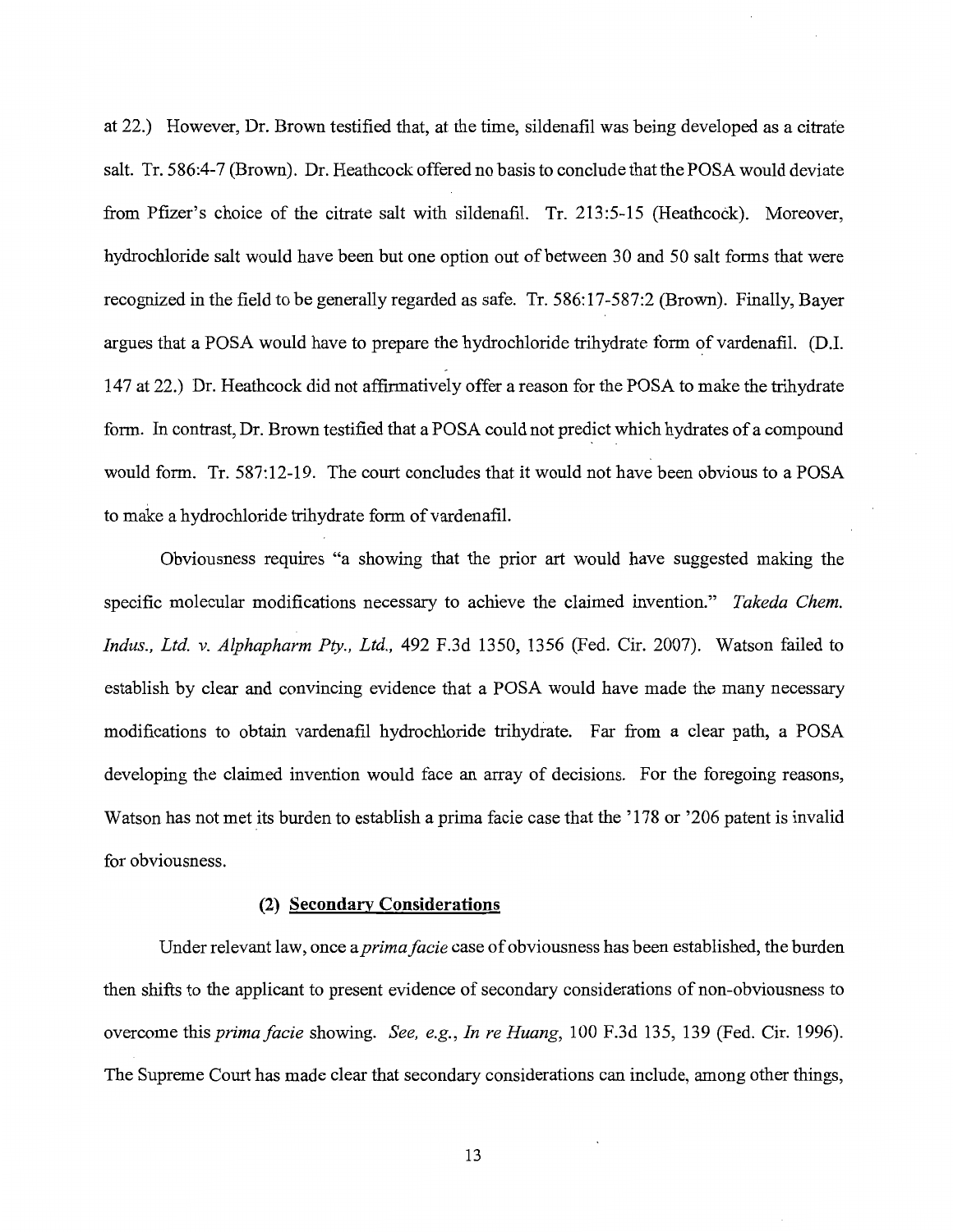evidence of commercial success, long-felt but unsolved needs, and/or the failure of others. *See Graham,* 383 U.S. at 17-18. A plaintiff may also rebut an obviousness contention by demonstrating that there were unexpected results created by the claimed invention, unexpected properties of the claimed invention, licenses showing industry respect for the invention, and/or skepticism of skilled artisans before the invention. *See In re Rouffet,* l 49 F.3d 1350, 1355 (Fed. Cir. 1998).

"Although secondary considerations must be taken into account, they do not necessarily control the obviousness conclusion." *Pfizer,* 480 F.3d at 1372. Moreover, "[a] nexus between the merits of the claimed invention and evidence of secondary considerations is required in order for the evidence to be given substantial weight in an obviousness decision." *Muniauction, Inc. v. Thomson Corp.,* 532 F.3d 1318, 1327 (Fed. Cir. 2008) (alteration in original) (quoting *Ruiz v. A.B. Chance Co.,* 234 F.3d 654, 668 (Fed. Cir. 2000)). In other words, the secondary considerations. must be commensurate in scope—"coextensive"—with the claimed features of the invention. *Id.*; *see also MeadWestVaco Corp. v. Rexam Beauty* & *Closures, Inc.,* 731F.3d1258, 1264-65 (Fed. Cir. 2013).

Here, Bayer argues that, even should the court determine that Watson established a *prima facie* case on this issue, the secondary considerations of unexpected properties and long-felt, but unmet need rebut this *primafacie* case. (D.I. 202 at 137); *see Alza Corp. v. Mylan Labs., Inc.,* 391 F.3d 1365, 1373 n.9 (Fed. Cir. 2004). Although Watson has not established a prima facie case, the court will briefly address each of the two secondary considerations that Bayer raises.

## i. Unexpected Properties

Unexpected results may be demonstrated by showing "that the claimed invention exhibits some superior property or advantage that a person of ordinary skill in the relevant art would have found surprising or unexpected." *Procter* & *Gamble Co. v. Teva Pharm. USA, Inc.,* 566 F.3d 989,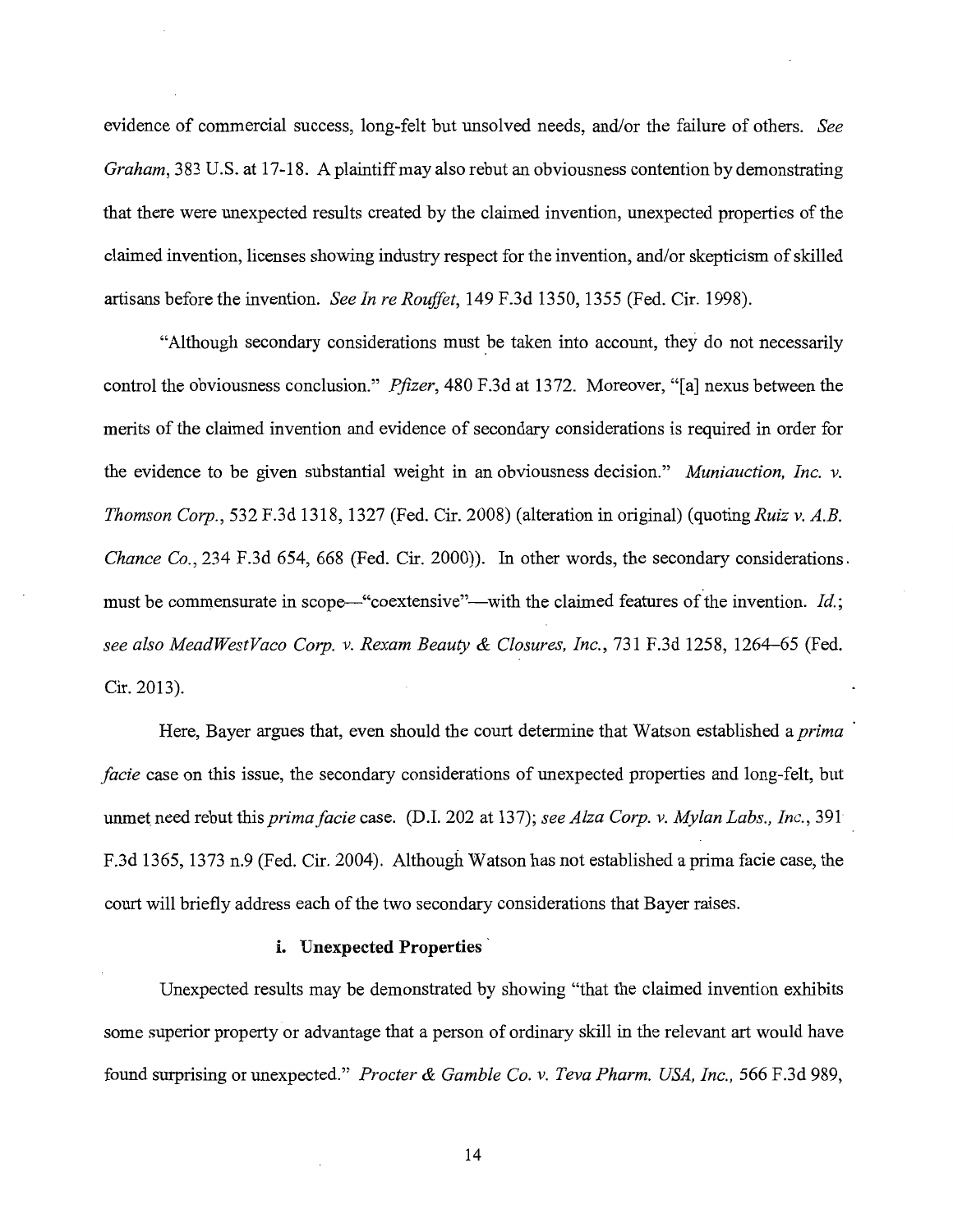994 (Fed. Cir. 2009). This comparison is made to the closest prior art. *In re De Blauwe,* 736 F.2d 699, 705 (Fed. Cir. 1984). Dr. Brown testified that the closest prior art to vardenafil are the imidazotriazinone compounds disclosed in the Allen & Hanburys patents, PTX-409, because those compounds have the same core as vardenafil. Tr. 588:25-590:9 (Brown). This is supported by the position the PTO took during prosecution of the '178 and '206 patents. Tr. 588:23-590:4 (Brown, discussing PTX-0002  $&$  PTX-0005). The court found credible Drs. Brown and Irwin Goldstein's testimony regarding unexpected results. A POSA would not have expected a compound with vardenafil's structure to be a potent and selective PDE5 inhibitor, given that the Allen & Hanburys compounds were known to be PDE3 inhibitors. Tr. 526:15-24, 596:21-25. (Brown).

Even if the court considers sildenafil to be the closest prior art as Watson argues, the evidence on the record supports a finding that vardenafil exhibits unexpected desirable properties. Specifically, vardenafil is substantially more potent than sildenafil. Tr. 765:13-767:7 (Maurice, discussing Table 2 of PTX-196). In addition, Vardenafil stays bound to PDE5 much longer than sildenafil. Tr. 768:7-769:25 (Maurice, discussing Figure 5 of PTX-196). It is also more selective than sildenafil as to both PDE1 and PDE6. Tr. 770:1-772:17 (Maurice, discussing Table 2 of PTX-177). These effects were demonstrated in vitro and in vivo in both rat and rabbit animal models of ED. Tr. 772:18-774:15 (Maurice, discussing PTX-194 and PTX-246). The POSA would have considered all of these properties desirable. Tr. 766:11-16, 769:24-25, 772:16-17 (Maurice).

In addition, the evidence demonstrates that vardenafil exhibits unexpected clinical properties relative to sildenafil. One clinical study, known as PROVEN, tested vardenafil in patients with ED who had failed when taking sildenafil, so called "sildenafil non-responders." Tr. 1025:5~1027:16 (Goldstein). Treatment with vardenafil significantly improved erectile function. Tr. 1033:3-1037:8 (Goldstein). Another study, demonstrated that vardenafil provided statistically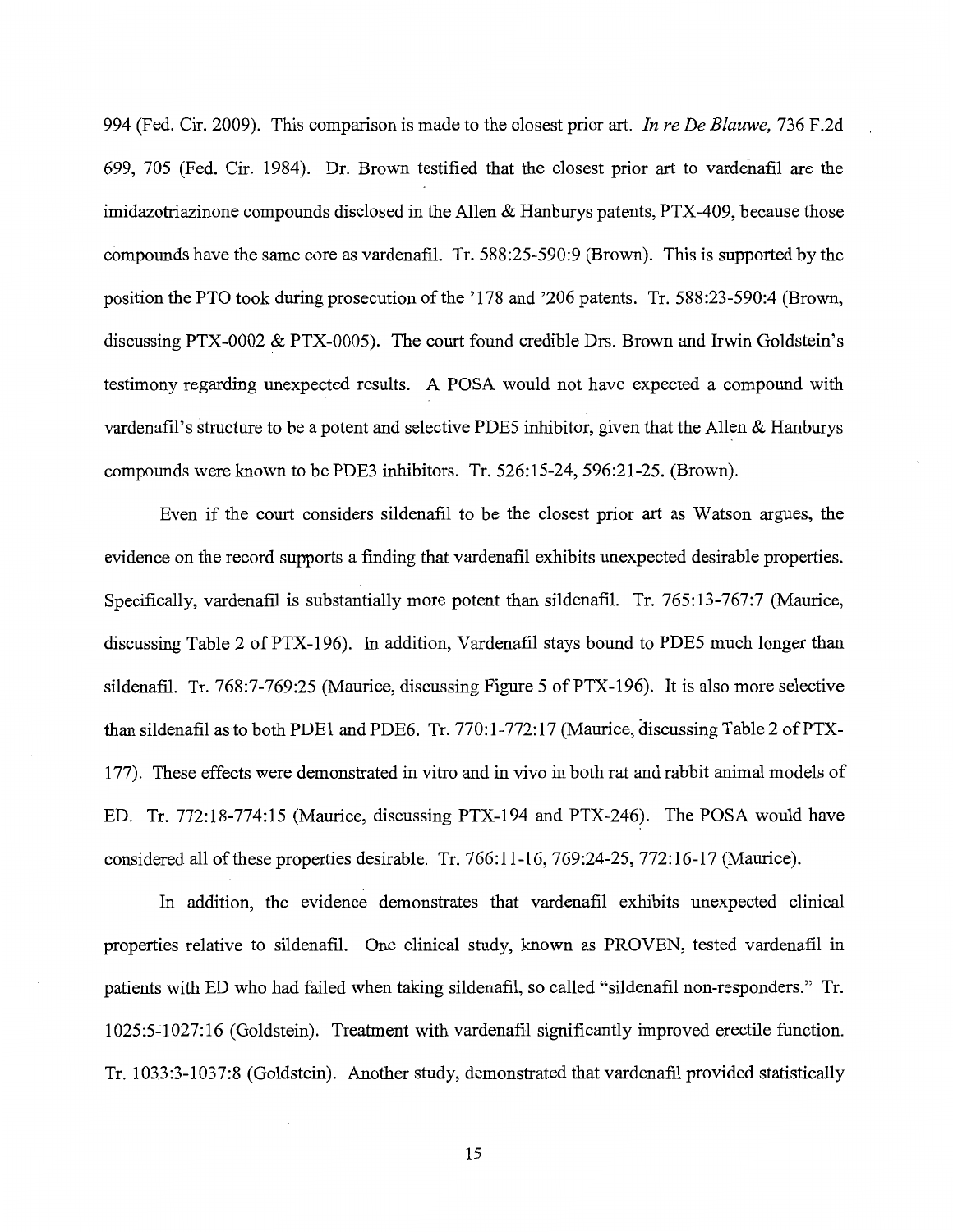significant improvements compared to sildenafil in obtaining an erection hard enough for penetration (question 2), being able to achieve penetration (question 3), being able to maintain an erection after penetration (question 4), being able to maintain an erection through completion of intercourse (question 5), and confidence that the patient could get and keep an erection (question 15). Tr. 1049:5-1053:3 (Goldstein, discussing DTX-626, Table 3). Vardenafil was also shown to be superior to sildenafil in various measures of erectile function in a peer-reviewed "meta-analysis" by Yuan. Tr. 1055:15-1056:7 (Goldstein, discussing DTX-795). Moreover, vardenafil demonstrates superior properties in treating the "hard-to-treat" erectile dysfunction patients like sildenafil non-responders or patients with comorbidities. Tr. 1063:6-24 (Goldstein). While Watson's expert, Dr. Laurence Levine, suggested that vardenafil could not demonstrate improved clinical properties compared to sildenafil.without a "large scale placebo controlled head-to-head trial," Tr. 655: 16-20, the court was persuaded by Bayer's expert, Dr. Goldstein, who explained that a practicing physician treating patients with erectile dysfunction would rely upon meaningful clinical studies, which show statistically significant results. Tr. 1022:12-1024:7 (Goldstein). Based upon Dr. Goldstein's testimony, the court finds that these beneficial clinical properties would have been unexpected to the POSA as of the priority date. Tr. 1063:25-1065:4 (Goldstein).

#### **ii. Long-felt Need**

Second, the court finds that substantial evidence on the record supports a finding that vardenafil serves an unmet need. While sildenafil helped treat large numbers of men with ED, it was not successful in all cases, and for such patients there remained a long-felt need for an effective oral treatment for ED. Tr. 1024:16-1025:10 (Goldstein). Because vardenafil has been shown to work in sildenafil non-responders, vardenafil filled a long-felt but unmet need in such patients. Tr. 1062:25-1063:5 (Goldstein). The evidence showed that vardenafil was coextensive with the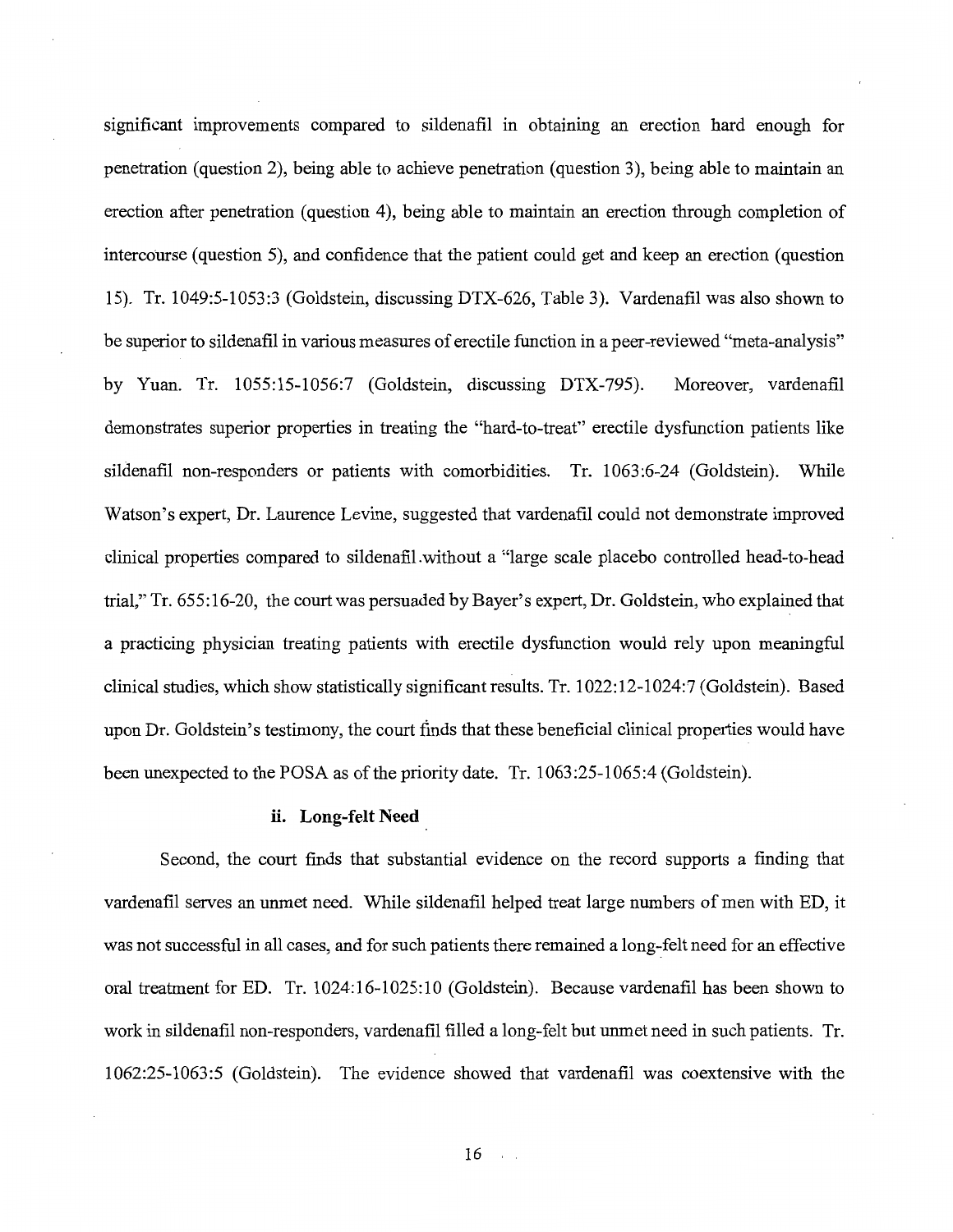asserted claims of the '206 patent and Watson presented insufficient evidence to rebut the presllinption of a nexus. *Brown* & *Williamson Tobacco Corp. v. Philip Morris, Inc.,* 229 F.3d 1120, 1130 (Fed. Cir. 2000) ("If the marketed product embodies the claimed features, and is coextensive with them, then a nexus is presumed and the burden shifts to the party asserting obviousness to present evidence to rebut the presumed nexus.").

#### \*\*\*\*\*

In sum, Watson has failed to present a *prima facie* case that the asserted claims of the patents-in-suit are invalid as obvious. Additionally, the court finds that the secondary, objective indicia point towards a finding of non-obviousness. Thus, the asserted claims are not invalid as obvious.

## **IV. CONCLUSION**

For the reasons stated above, the court concludes that: (1) the '178 and '206 patents are not invalid due to obviousness; (2) Bayer's Rule 52(c) motion is granted. An appropriate order will follow.

Dated: May **Z.,** 2016

UNITED **USTRAC** I JUDGE